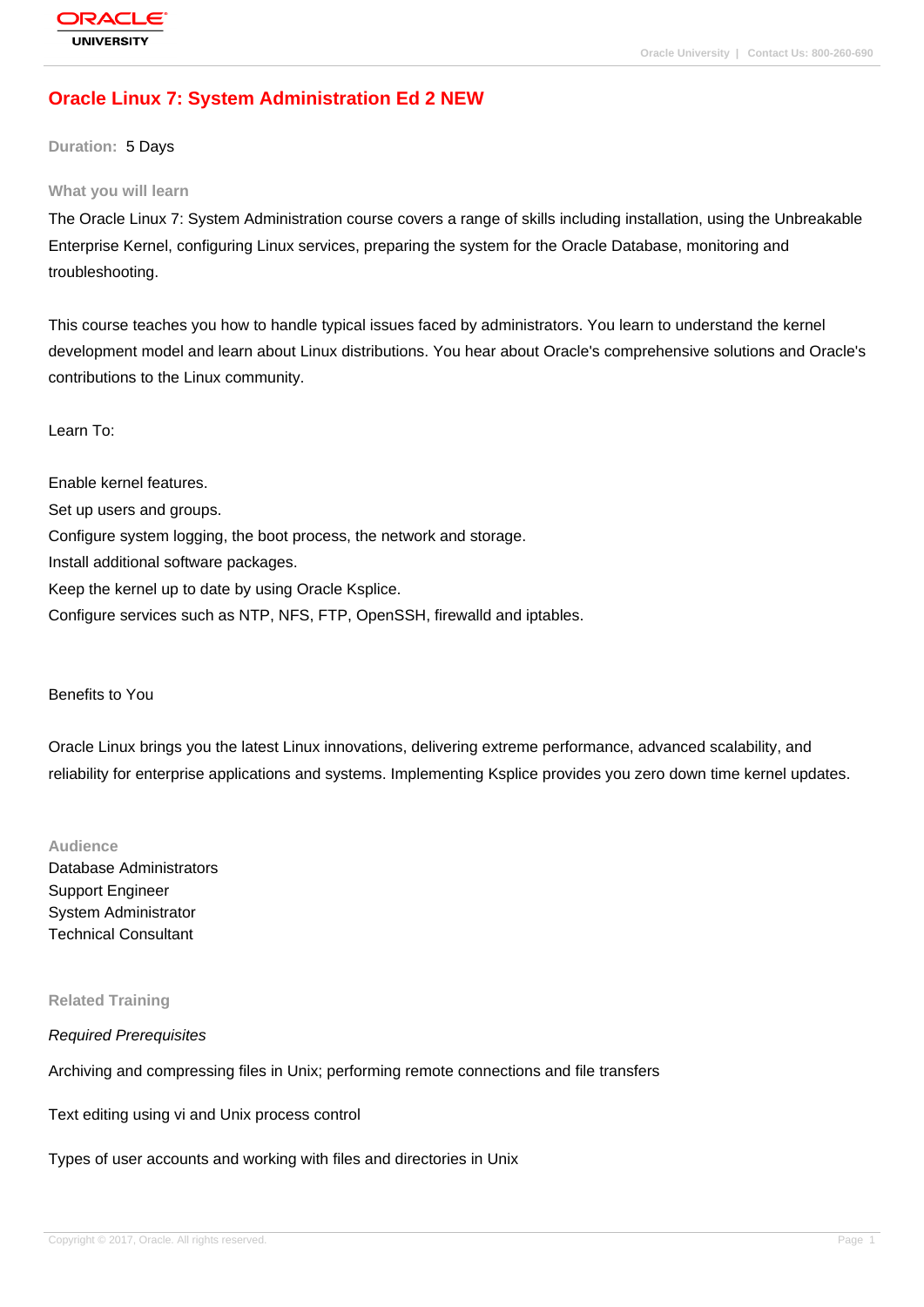Unix shell command line features and basic shell scripting

Suggested Prerequisites Shell Programming Ed 1

UNIX and Linux Essentials

## **Course Objectives** Install Oracle Linux 7

### Configure system logging

Load kernel modules and configure kernel module parameters

Perform user and group administration

Create Ext, XFS, and Btrfs file systems

Maintain swap space

Use Logical Volume Manager (LVM)

Load and configure the Unbreakable Enterprise Kernel

Install software packages from Unbreakable Linux Network and other repositories

Use Ksplice to update the kernel on a running system

Configure RAID devices

Configure file sharing services (NFS, FTP, OpenSSH)

Perform security administration (firewalld, iptables, chroot, TCP wrappers)

Prepare Oracle Linux system for Oracle Database

Troubleshoot problems and perform corrective action

#### **Course Topics**

**Course Introduction** Virtualization Elements of course environment Course structure

**Introduction to Oracle Linux** Development of Linux Kernel Linux kernel development model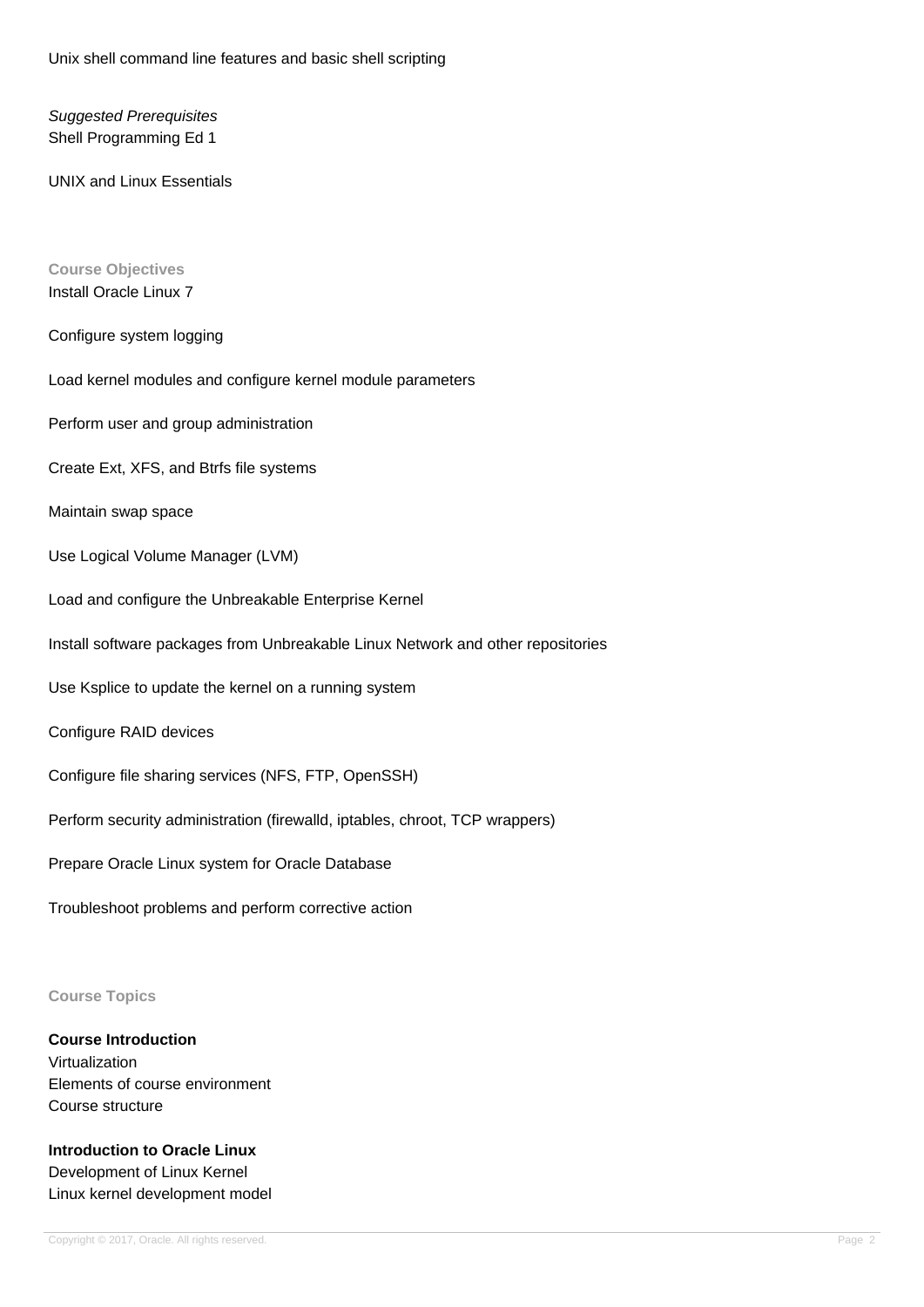Linux distributions Oracle's commitment to the success of Linux Oracle's technical contributions to the Linux community The Unbreakable Enterprise Kernel (UEK)

### **Oracle Cloud Computing**

Infrastructure as a Service (IaaS) Oracle Private Cloud Appliance Oracle OpenStack Oracle Cloud Infrastructure Services Oracle Cloud Infrastructure Concepts and Terms Launching Instances Setting up a Virtual Cloud Network (VCN) Attaching a Block Storage Volume to an Instance

## **Installing Oracle Linux 7**

Obtaining Oracle Linux Oracle Software Delivery Cloud Anaconda installer Installation steps Upgrade from Oracle Linux 6 Launching an Oracle Cloud Infrastructure Instance

## **Oracle Linux 7 Boot Process**

Oracle Linux 7 Boot Process GRUB 2 Bootloader Kernel Boot Parameters systemd System and Service Manager systemd Service Units The systemctl Utility systemd Target Units Shutting Down, Suspending, or Rebooting Commands

### **System Configuration**

Configuring System Date and Time Using Network Time Protocol (NTP) Configuring NTP by using Chrony System Configuration Files The proc File System The sysctl Utility The sysfs File System

### **Package Management**

Introduction to Oracle Linux package management The rpm Utility Oracle Linux Yum Server Yum Configuration The yum Utility Oracle Unbreakable Linux Network (ULN) ULN channels Switching from RHN to ULN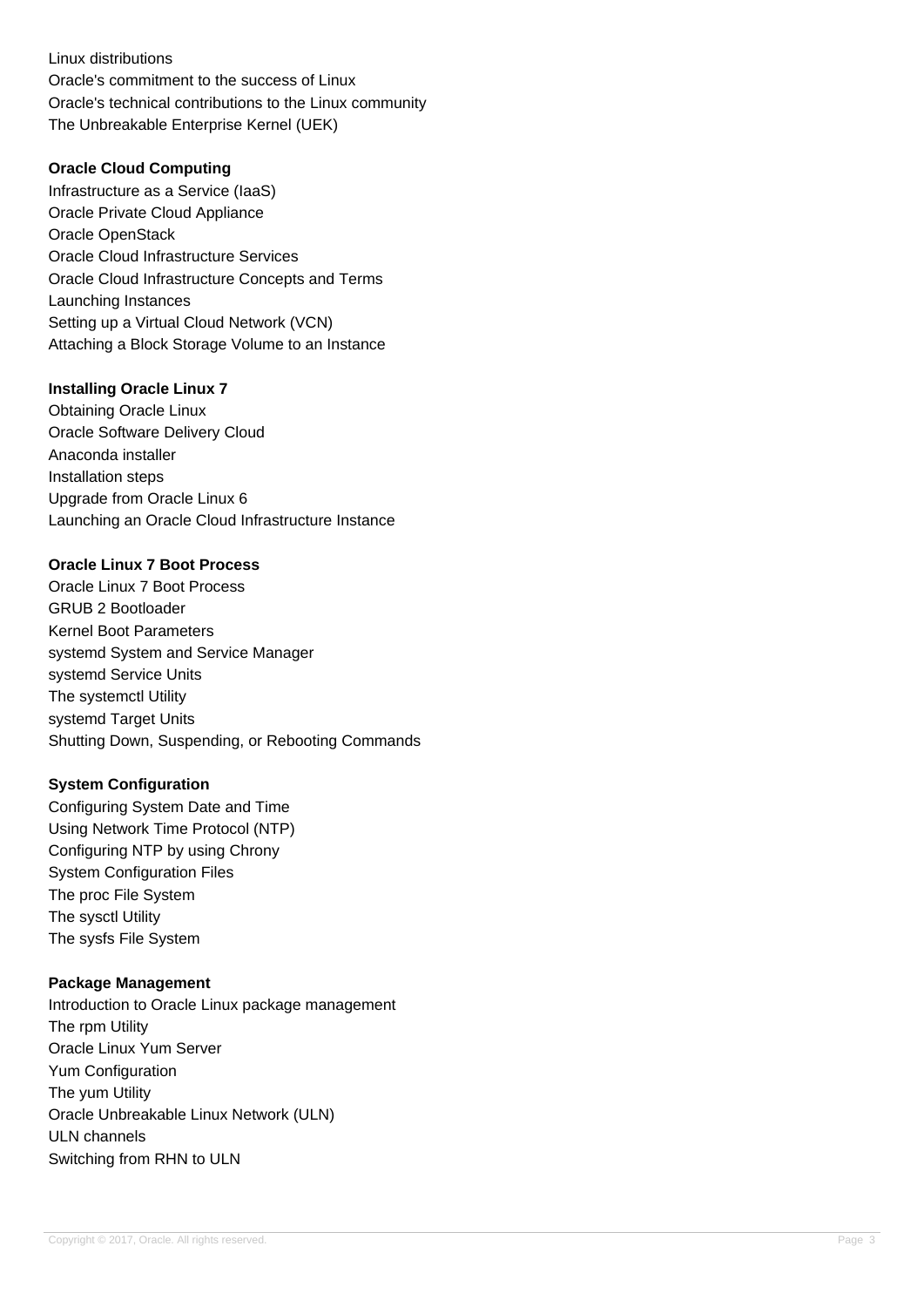## **Oracle Ksplice**

Operation and Features of Ksplice Ksplice Online and Offline Implementations Ksplice Packages on ULN Ksplice Implementation in Oracle Cloud Infrastructure Ksplice Commands The Ksplice Web Interface Configure Ksplice Offline Clients to use a Local Ksplice Mirror

# **Automating Tasks**

Automating System Tasks Configuring cron Jobs Other cron Directories and Files The crontab Utility Configuring anacron Jobs The at and batch Utilities

# **Kernel Module Configuration**

Loadable Kernel Modules (LKM) Using the lsmod Utility Using the modinfo Utility Loading and unloading kernel modules Using the modprobe utility The insmod, depmod, and rmmod utilities ASM Cluster File System (ACFS) and ASM Dynamic Volume Manager (ADVM) drivers Kernel module parameters

## **User and Group Administration**

User and Group Configuration Files Adding a User Account Modifying and Deleting User Accounts Group Account Administration User Private Groups (UPG) Password Configuration User Manager Tool su and sudo Commands

# **Partitions, File Systems, and Swap**

Disk Partitions Partition Table Manipulation Utilities File System Types Making Ext File Systems Mounting File Systems The /etc/fstab File Maintaining File Systems Swap Space

# **Storage Administration**

Logical Volume Manager Physical Volume Utilities Volume Group Utilities Logical Volume Utilities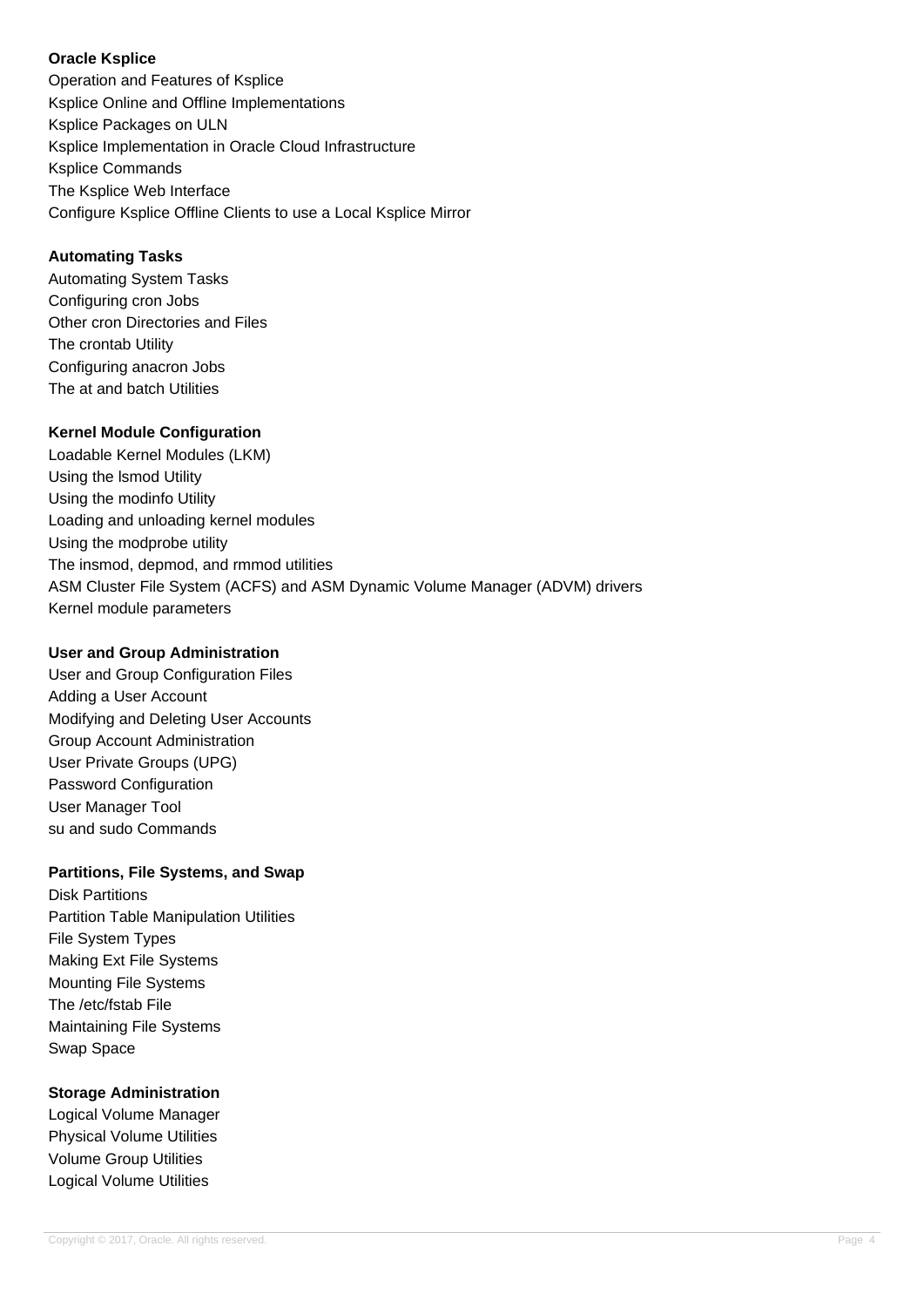Backing up and Restoring Volume Group Metadata LVM Thin Provisioning The snapper Utility Configuring RAID devices

### **XFS File System**

XFS: Introduction Creating an XFS File System The xfs\_growfs Utility The xfs\_admin Utility Enabling Disk Quotas The xfs\_quota Utility Backing up and Restoring XFS File Systems XFS File System Maintenance

## **Btrfs File System**

Btrfs: Introduction Creating a Btrfs File System The btrfs Utility Btrfs Subvolumes and Snapshots Mounting a Subvolume or Snapshot Btrfs File System Maintenance Converting Ext File Systems to Btrfs

## **Network Configuration**

Network Interface File Naming Network Configuration Files Starting the Network Service The ethtool Utility NetworkManager The nmcli Utility The ip utility Networking in Oracle Cloud Infrastructure

## **File Sharing**

NFS Server Configuration The /etc/exports file Starting the NFS Services The exportfs Utility NFS Client Configuration Automounting File Systems vsftpd Configuration Options

### **OpenSSH**

OpenSSH Configuration Using OpenSSH Utilities The ssh, scp, and sftp Utilities Using the ssh-keygen Command Connecting to a remote system without supplying a password Key Pairs for Oracle Cloud Infrastructure Instances Using ssh-agent Using ssh-add